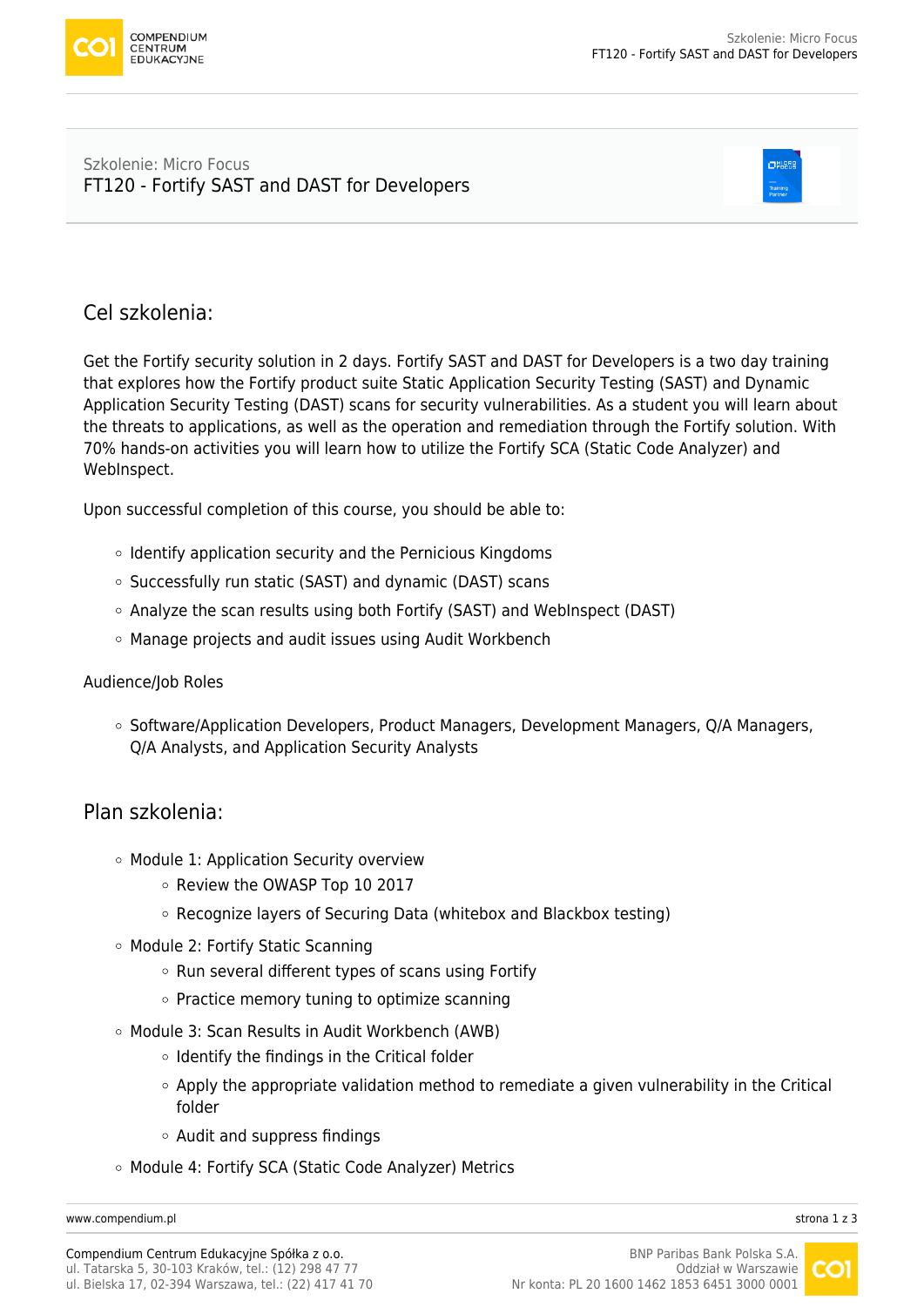

- Describe the Scanning Process
- Explain the function of each Analyzer
- $\circ$  Recognize how the findings are placed within each risk folder
- Module 5: Fortify IDE Plugins
	- Configure and scan using the Fortify IDE plugins Visual Studio and Eclipse
- Module 6: Analysis Trace and Remediating Vulnerabilities
	- $\circ$  Properly read the analysis trace
	- Learn how to remediate vulnerabilities
- Module 7: WebInspect (WI) Application Exploits
	- $\circ$  Identify characteristics of Web-based application security defects
	- $\circ$  Recognize prevalent software attacks
- Module 8: Dynamic Scanning with WI
	- Produce scans and create macros
	- Evaluate then remediate your scan results
- Module 9: Mobile Scanning with WI
	- Recognize WebInpsect Mobile Templates, Devices and Software
	- $\circ$  Recognize the steps for Native Mobile Scanning
- Module 10: Web Services and API Scanning
	- Describe Web Services (SOAP) scanning capabilities
	- o Perform a Web services scan
- Module 11: Application and Scan Settings
	- $\circ$  Review the primary application and default scan setting options in WebInspect

### Wymagania:

To be successful in this course, you should have the following prerequisites or knowledge:

- $\circ$  Basic programming skills (able to read Java, C/C++, or .NET)
- $\circ$  Basic understanding of web technologies: HTTP Requests and Responses, HTML tags, JavaScript, and server-side dynamic content (JSP, ASP or similar)
- o Knowledge of Web Application development and security practices

## Poziom trudności

## Certyfikaty:

[www.compendium.pl](https://www.compendium.pl/) strona 2 z 3